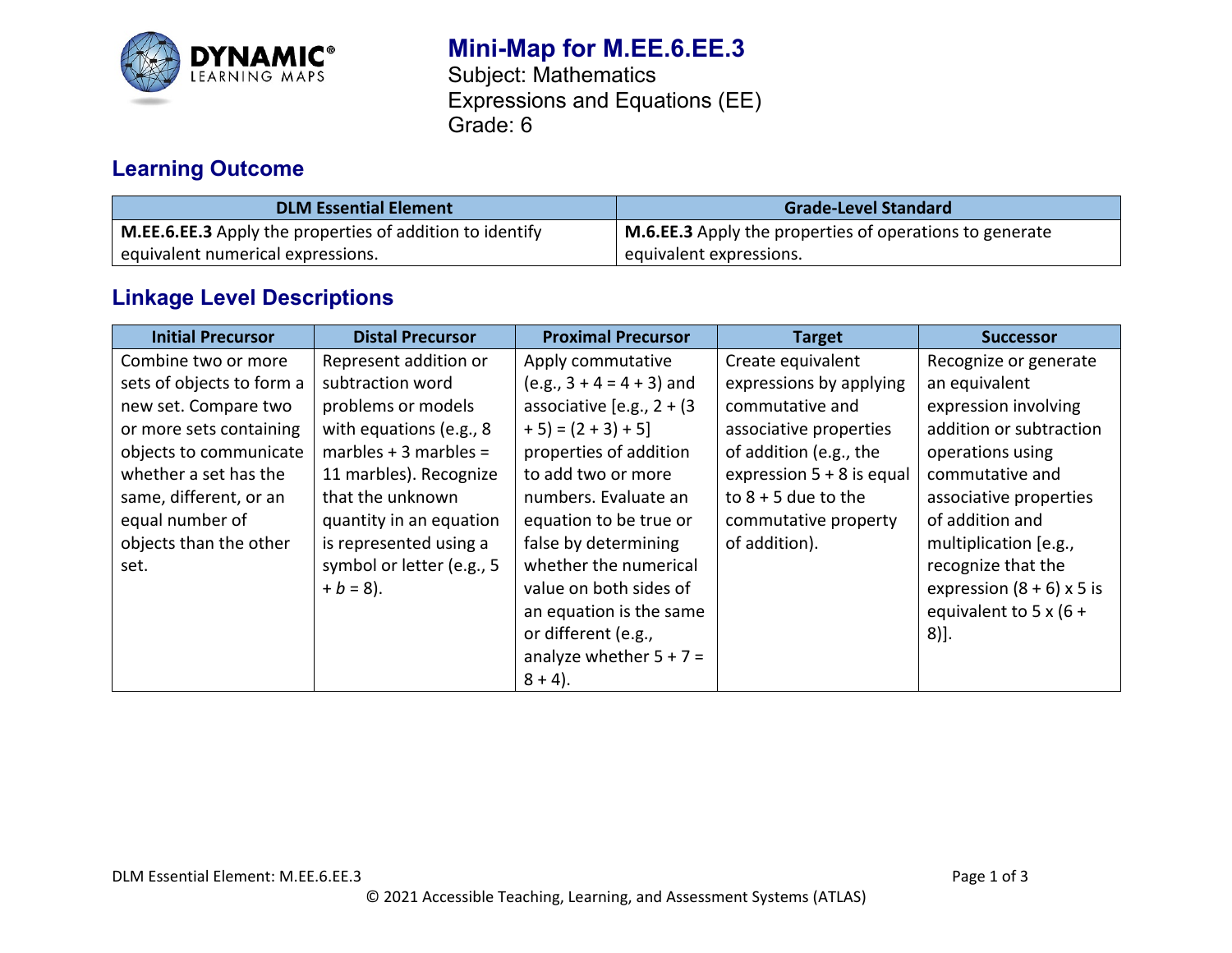#### **Initial Precursor and Distal Precursor Linkage Level Relationships to the Target**

Understanding how to evaluate equations and using the properties of addition to create equivalent expressions requires a student to be able to recognize that two or more sets or groups of items exist. Work on this skill using a variety of sets. Help students recognize when items are grouped together into a set or separated out. The educator presents a set, labels it (e.g., two balls, one marker, three CDs), counts the items, labels it again, and encourages students to use numbers to label and count the separate sets. Then, combine the sets, give it a new label, and count the set.

NOTE: Educators can work on the Initial Precursor level using the sets of numbers that students working at the Target level are adding and subtracting.

#### *How is the Initial Precursor related to the Target? How is the Distal Precursor related to the Target?*

As students begin to understand labeling and counting small sets, they begin to use the number sequence and become more adept at tracking individual objects. Work on this skill using a variety of sets, labeling and counting the sets, and moving items in and out of the sets, labeling and counting the set again. Additionally, the educators will pair those sets with the symbolic representations for addition and subtraction (e.g., 3 +  $2 = ?$ ,  $3 - 2 = ?$ ).

NOTE: Educators can work on the Distal Precursor level using the sets of numbers that students working at the Target level are adding and subtracting.

### **Instructional Resources**

| <b>Released Testlets</b>                                    |  |  |
|-------------------------------------------------------------|--|--|
| See the Guide to Practice Activities and Released Testlets. |  |  |
| <b>Using Untested (UN) Nodes</b>                            |  |  |
|                                                             |  |  |